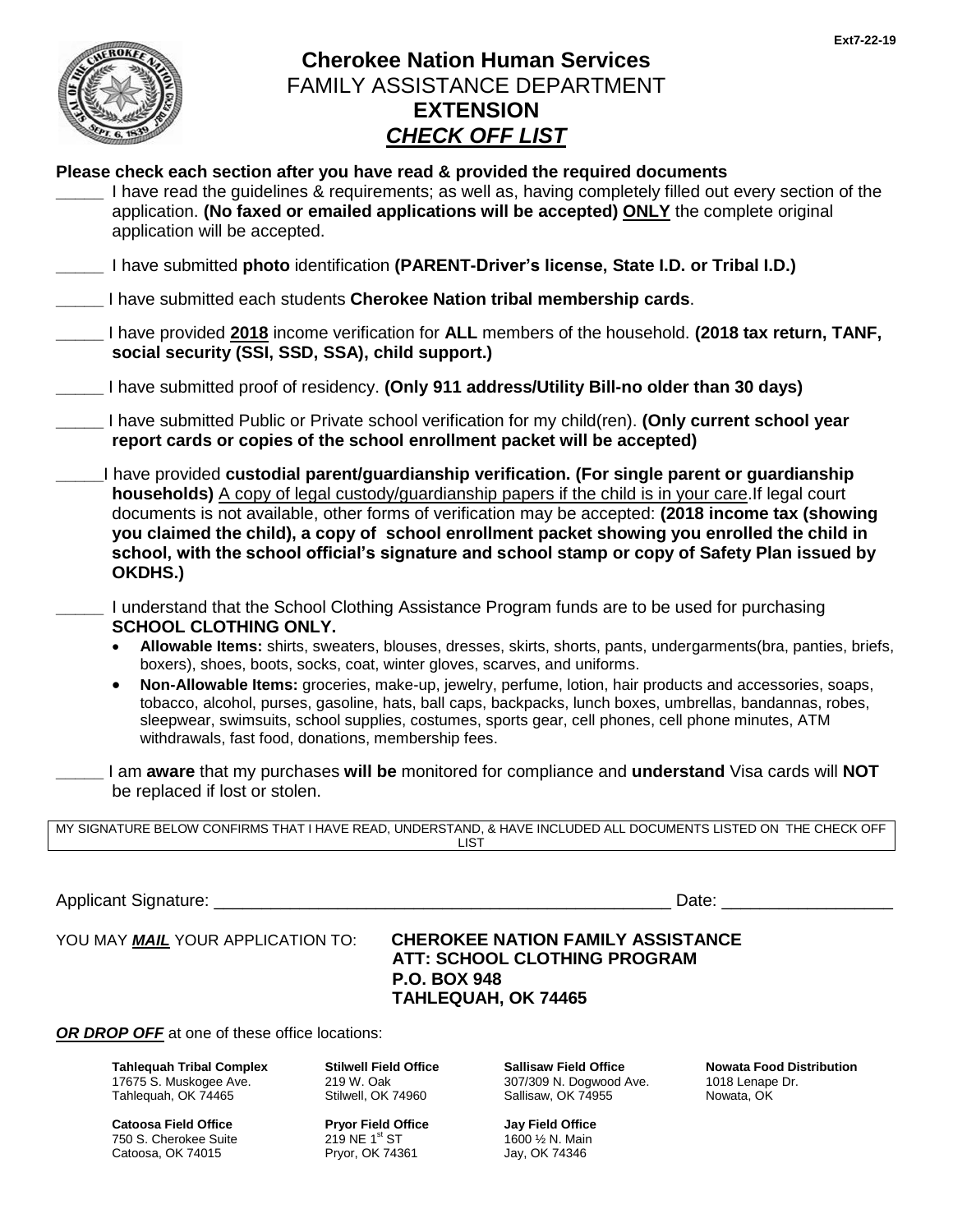

## **Cherokee Nation Human Services FAMILY ASSISTANCE DEPARTMENT EXTENSION** *Guidelines*

**Confirmation:** I understand the child(ren) is not eligible for services until application is complete & approved by clothing official.

**Appeal Process:** Should an applicant wish to appeal a denial on an application, the applicant must request a hearing **in writing** within **ten (10) days** upon receipt of the denial by U.S. Mail or hand delivery to one of the Cherokee Nation Family Assistance field offices or the Family Assistance Department located at the Tribal Complex in Tahlequah, Oklahoma. The hearing will take place after the clothing application process has been completed and a meeting will be scheduled. All hearings are conducted in the Family Assistance Department of the Cherokee Nation Human Services Group located at the Tribal Complex in Tahlequah, Oklahoma. The participants of the hearing will include:

- a. The person making the request or the person's designee.
- b. The Clothing Assistance Manager or his/her designee.
- c. The Family Assistance Department Director or his/her designee.

The appeal process will include a review of the application. After all the facts are presented and reviewed, the Department Director shall make a decision. Reasons for the decision will be explained to all parties concerned. If the client is still dissatisfied with the decision, then they may appeal to the Executive Director of the Human Services Division, which makes the last and final decision.

**Fraudulent Cases:** Fraud refers to the deliberate falsification of facts, by words or action, or to concealing the facts in order to deceive and to gain financial or some other personal gain. If one is found to be committing fraud in the School Clothing Assistance Program, he or she could be ineligible for future services or the participant could be suspended up to three years.

All information obtained that is pertinent to services requested is subject to verification.

**Privacy Statement:** Family Assistance Department School Clothing Assistance Program will share the information with other Federal, State, Tribal Offices, schools, and/or programs, etc. who have some responsibility with this assistance that you are applying.

**Lost or Stolen Cards**: I understand that if the Visa cards that I receive are lost or stolen, they **CANNOT** be replaced.

**Acknowledgement:** I acknowledge that I have read the confirmation statement, appeal process, fraudulent cases, privacy statement, and lost or stolen cards.

### **Note: THIS APPLICATION IS CONSIDERED INCOMPLETE IF NOT SIGNED, FILLED OUT COMPLETELY OR IF ALL REQUESTED DOCUMENTS ARE NOT TURNED IN. INCOMPLETE APPLICATIONS WILL NOT BE PROCESSED**

**Applicant Printed Name**\_\_\_\_\_\_\_\_\_\_\_\_\_\_\_\_\_\_\_\_\_\_\_\_\_\_\_\_\_\_\_\_\_\_\_\_\_\_\_\_\_\_\_\_\_\_\_\_\_\_\_\_\_\_\_\_\_\_\_\_\_\_\_\_\_\_\_

**Applicant Signature**\_\_\_\_\_\_\_\_\_\_\_\_\_\_\_\_\_\_\_\_\_\_\_\_\_\_\_\_\_\_\_\_\_\_\_\_\_\_\_\_\_\_\_\_\_\_\_\_\_\_\_\_\_\_ **Date**\_\_\_\_\_\_\_\_\_\_\_\_

| Return Application to: Any Field Office Location       |  |  |  |  |
|--------------------------------------------------------|--|--|--|--|
| Or Mail to                                             |  |  |  |  |
| CHEROKEE NATION FAMILY ASSISTANCE                      |  |  |  |  |
| ATT: SCHOOL CLOTHING ASSISTANCE PROGRAM                |  |  |  |  |
| PO Box 948 Tahleguah, OK 74465                         |  |  |  |  |
| Telephone Number: 1-800-256-0671 ext. 3892, 5017, 5266 |  |  |  |  |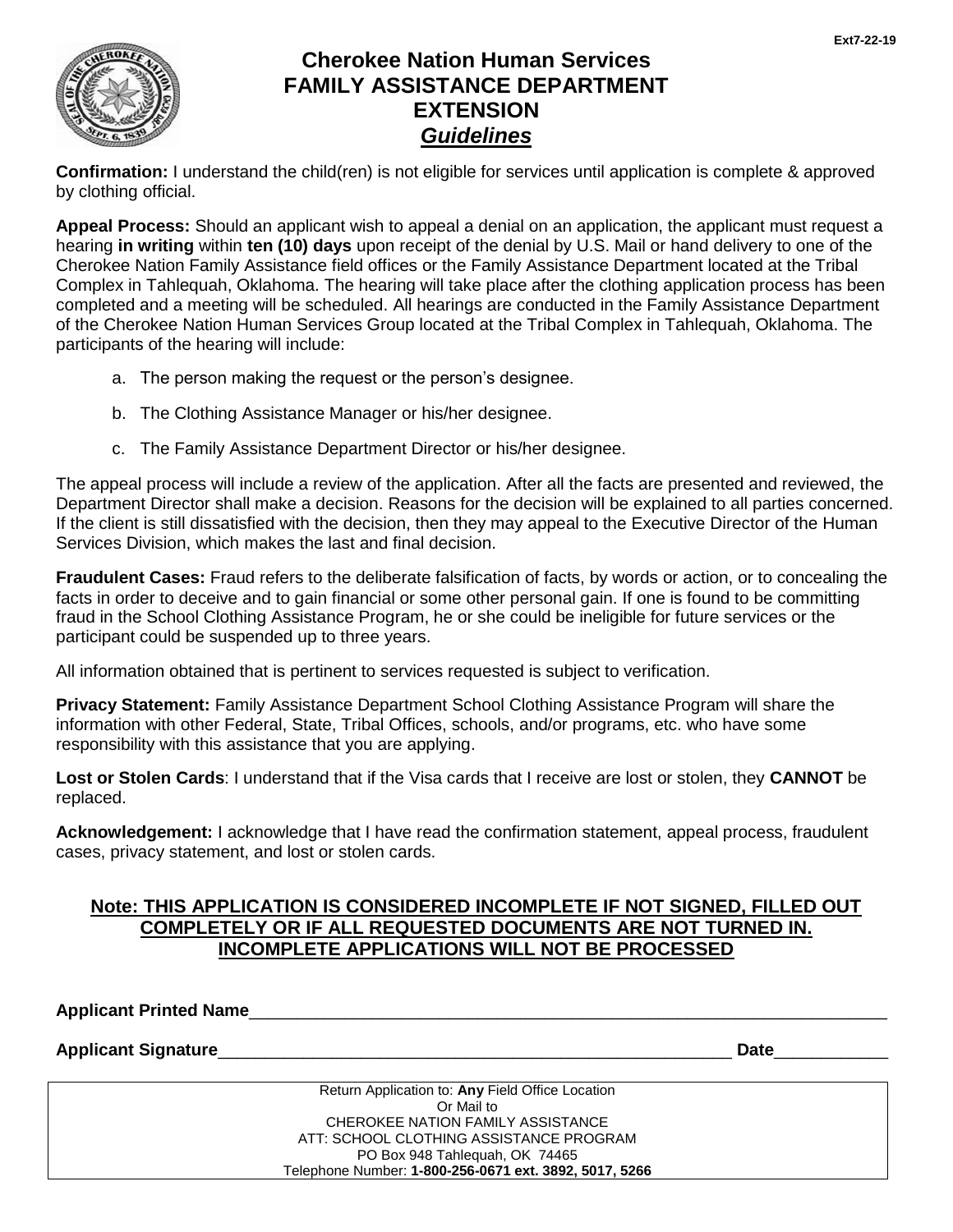

# **Cherokee Nation Human Services FAMILY ASSISTANCE DEPARTMENT EXTENSION**

## *Application*

| Application                                                                                                                                                                                                                                                                                                                                                                                                                                                                                                                                                                                                                                                                                                                                                                  |                                 |                                                            |                                         |                       |                                                      |  |
|------------------------------------------------------------------------------------------------------------------------------------------------------------------------------------------------------------------------------------------------------------------------------------------------------------------------------------------------------------------------------------------------------------------------------------------------------------------------------------------------------------------------------------------------------------------------------------------------------------------------------------------------------------------------------------------------------------------------------------------------------------------------------|---------------------------------|------------------------------------------------------------|-----------------------------------------|-----------------------|------------------------------------------------------|--|
| PARENT/GUARDIAN MUST BE THE STUDENT'S LEGAL GUARDIAN WITH WHOM THE<br><b>STUDENT PRIMARILY RESIDES</b>                                                                                                                                                                                                                                                                                                                                                                                                                                                                                                                                                                                                                                                                       |                                 |                                                            |                                         |                       |                                                      |  |
| Applicant                                                                                                                                                                                                                                                                                                                                                                                                                                                                                                                                                                                                                                                                                                                                                                    | Date Of Birth                   |                                                            |                                         |                       | Phone Number                                         |  |
|                                                                                                                                                                                                                                                                                                                                                                                                                                                                                                                                                                                                                                                                                                                                                                              |                                 |                                                            |                                         |                       |                                                      |  |
| <b>Email Address</b>                                                                                                                                                                                                                                                                                                                                                                                                                                                                                                                                                                                                                                                                                                                                                         |                                 |                                                            |                                         | <b>Message Number</b> |                                                      |  |
| Date Of Birth<br>Spouse                                                                                                                                                                                                                                                                                                                                                                                                                                                                                                                                                                                                                                                                                                                                                      |                                 |                                                            |                                         | <b>Phone Number</b>   |                                                      |  |
| ** It is YOUR responsibility to contact our office A.S.A.P. if your address changes**                                                                                                                                                                                                                                                                                                                                                                                                                                                                                                                                                                                                                                                                                        |                                 |                                                            |                                         |                       |                                                      |  |
| Mailing Address (Please include city, state, & zip)                                                                                                                                                                                                                                                                                                                                                                                                                                                                                                                                                                                                                                                                                                                          |                                 |                                                            |                                         |                       | Physical Address (Please Include city, state, & zip) |  |
|                                                                                                                                                                                                                                                                                                                                                                                                                                                                                                                                                                                                                                                                                                                                                                              |                                 |                                                            |                                         |                       |                                                      |  |
| Applicant-Employed? Yes _____ No ______                                                                                                                                                                                                                                                                                                                                                                                                                                                                                                                                                                                                                                                                                                                                      |                                 |                                                            |                                         |                       | Spouse-Employed? Yes _______ No ______               |  |
| Where?                                                                                                                                                                                                                                                                                                                                                                                                                                                                                                                                                                                                                                                                                                                                                                       |                                 |                                                            |                                         |                       |                                                      |  |
| How Long?<br>Please include most recent income tax returns                                                                                                                                                                                                                                                                                                                                                                                                                                                                                                                                                                                                                                                                                                                   |                                 | How Long?<br>Please include most recent income tax returns |                                         |                       |                                                      |  |
|                                                                                                                                                                                                                                                                                                                                                                                                                                                                                                                                                                                                                                                                                                                                                                              |                                 |                                                            |                                         |                       |                                                      |  |
| Household Members EXCLUDING Applicant and Spouse                                                                                                                                                                                                                                                                                                                                                                                                                                                                                                                                                                                                                                                                                                                             | <b>ADDITIONAL SPACE ON BACK</b> |                                                            |                                         |                       |                                                      |  |
| Name<br>Date of Birth   Age                                                                                                                                                                                                                                                                                                                                                                                                                                                                                                                                                                                                                                                                                                                                                  |                                 |                                                            | Name of School (If applicable)<br>Grade |                       |                                                      |  |
|                                                                                                                                                                                                                                                                                                                                                                                                                                                                                                                                                                                                                                                                                                                                                                              |                                 |                                                            |                                         |                       |                                                      |  |
|                                                                                                                                                                                                                                                                                                                                                                                                                                                                                                                                                                                                                                                                                                                                                                              |                                 |                                                            |                                         |                       |                                                      |  |
|                                                                                                                                                                                                                                                                                                                                                                                                                                                                                                                                                                                                                                                                                                                                                                              |                                 |                                                            |                                         |                       |                                                      |  |
|                                                                                                                                                                                                                                                                                                                                                                                                                                                                                                                                                                                                                                                                                                                                                                              |                                 |                                                            |                                         |                       |                                                      |  |
|                                                                                                                                                                                                                                                                                                                                                                                                                                                                                                                                                                                                                                                                                                                                                                              |                                 |                                                            |                                         |                       |                                                      |  |
|                                                                                                                                                                                                                                                                                                                                                                                                                                                                                                                                                                                                                                                                                                                                                                              |                                 |                                                            |                                         |                       |                                                      |  |
| By signing below, I confirm: 1) The information that I provided is true & correct; 2) I have read & understand the guidelines of the<br>School Clothing Assistance Program; 3) I understand that obtaining the Visa card(s) by false means or using the Visa card in a<br>manner which it is not intended could result in ineligibility for future distributions, suspension of the program, & other actions up to<br>arrest & prosecution; 4) I hereby authorize tribal representatives to make any necessary investigation of my financial condition or<br>other information regarding my eligibility. 5) I also understand the child(ren) is not eligible for services until application is complete &<br>approved by clothing official.<br><b>Applicant Printed Name</b> |                                 |                                                            |                                         |                       |                                                      |  |

# **Applicant Signature**\_\_\_\_\_\_\_\_\_\_\_\_\_\_\_\_\_\_\_\_\_\_\_\_\_\_\_\_\_\_\_\_\_\_\_\_\_\_\_\_\_\_\_\_\_\_\_\_\_\_ **Date**\_\_\_\_\_\_\_\_\_\_\_\_\_

| <b>Income Calculation:</b> | <b>Contacted Client</b> |                 |  |  |  |
|----------------------------|-------------------------|-----------------|--|--|--|
|                            | Date/Time               | <b>Comments</b> |  |  |  |
|                            |                         |                 |  |  |  |
|                            |                         |                 |  |  |  |
|                            |                         |                 |  |  |  |
|                            |                         |                 |  |  |  |
|                            |                         |                 |  |  |  |

**\*\*\*\*\*\*\*\*\*\*\*\*\*\*\*\*\*\*\*\*\*\*\*\*\*\*\*\*\*\*\*\*\*\*\*\*\*\*\*\*\*\*FOR OFFICE USE ONLY\*\*\*\*\*\*\*\*\*\*\*\*\*\*\*\*\*\*\*\*\*\*\*\*\*\*\*\*\*\*\*\*\*\*\*\*\*\*\***

| 3001F<br><u>т.</u><br>டப<br>ЛI<br>-- | 'NIICF<br><br>. | __ | .<br>∼ |
|--------------------------------------|-----------------|----|--------|
|--------------------------------------|-----------------|----|--------|